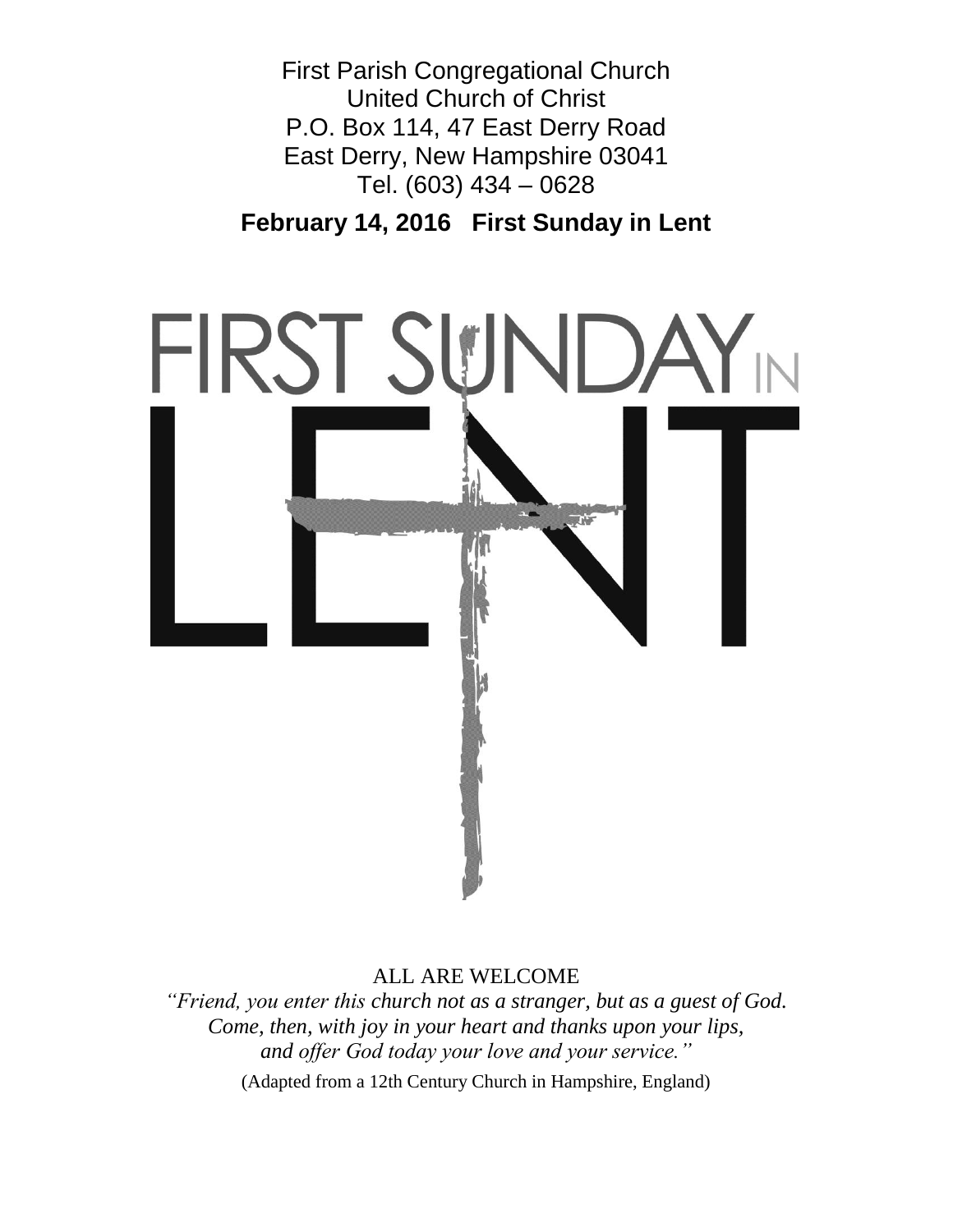# *February 14, 2016**First Sunday in Lent*

**Jesus said:** '*Come, you that are blessed by my Father, inherit the kingdom prepared for you from the foundation of the world; for I was hungry and you gave me food, I was thirsty and you gave me something to drink, I was a stranger and you welcomed me, I was naked and you gave me clothing, I was sick and you took care of me, I was in prison and you visited me*.' (Matthew 25:34-36)

WELCOME & ANNOUNCEMENTS & JOYS AND CONCERNS

# **WE GATHER INTO THE PRESENCE OF GOD**

MOMENT OF SILENCE Lighting the Candles

\*HYMN NO. 434 *"All Beautiful the March of Days"*

\*CALL TO WORSHIP (adapted from the music and lyrics by Fran McKendree)

One: When the winds upon chaos blew, when the world from nothing grew, when the first glimmers of hope were new,

# **Many: God was there.**

One: In each darkness, cloud, and fire, in our lost and best desire, in the quiet as words retire,

# **Many: God is there.**

One: Not for what we say or do, not for what we journey through, but for all you call us to,

**Many: God be there.**

# \*PRAYER OF INVOCATION (in unison)

**Holy One, we come before you this morning to seek your presence. We turn our hearts to you in hope knowing you are near. Surely you are in this place. Guardian of our way, tend and befriend us in this hour. Let your Spirit move among us that we might recognize your presence and in our own lives. May we worship you with open hands, willing hearts, and songs of praise. Amen.**

\*SONG OF PRAISE #760 **(Ma-si-thi) Amen siyakudumisa (repeat x1)**

**Amen Bawo, Amen Bawo, Amen siyakudumisa (Sing Amen) Amen, we praise your name, O God (repeat x1) Amen, Amen, Amen, Amen, Amen we praise your name, O God.**

# **WE INVITE FORWARD GOD'S LITTLE CHILDREN**

# CHILDREN'S OFFERING "*I'm Gonna Sing"*

**I'm goin' a sing when the Spirit says sing (x2)**

**I'm goin' a sing when the Spirit says sing, and obey the Spirit of the Lord.**

PRAYER OF DEDICATION (in unison)

**Dear God, we offer you our gifts with thanks and praise, be with us and guide us all of our days. Teach us how to love each other, and to shine your light into the world. Amen.**

# CHILDREN'S MESSAGE CHILDREN'S MESSAGE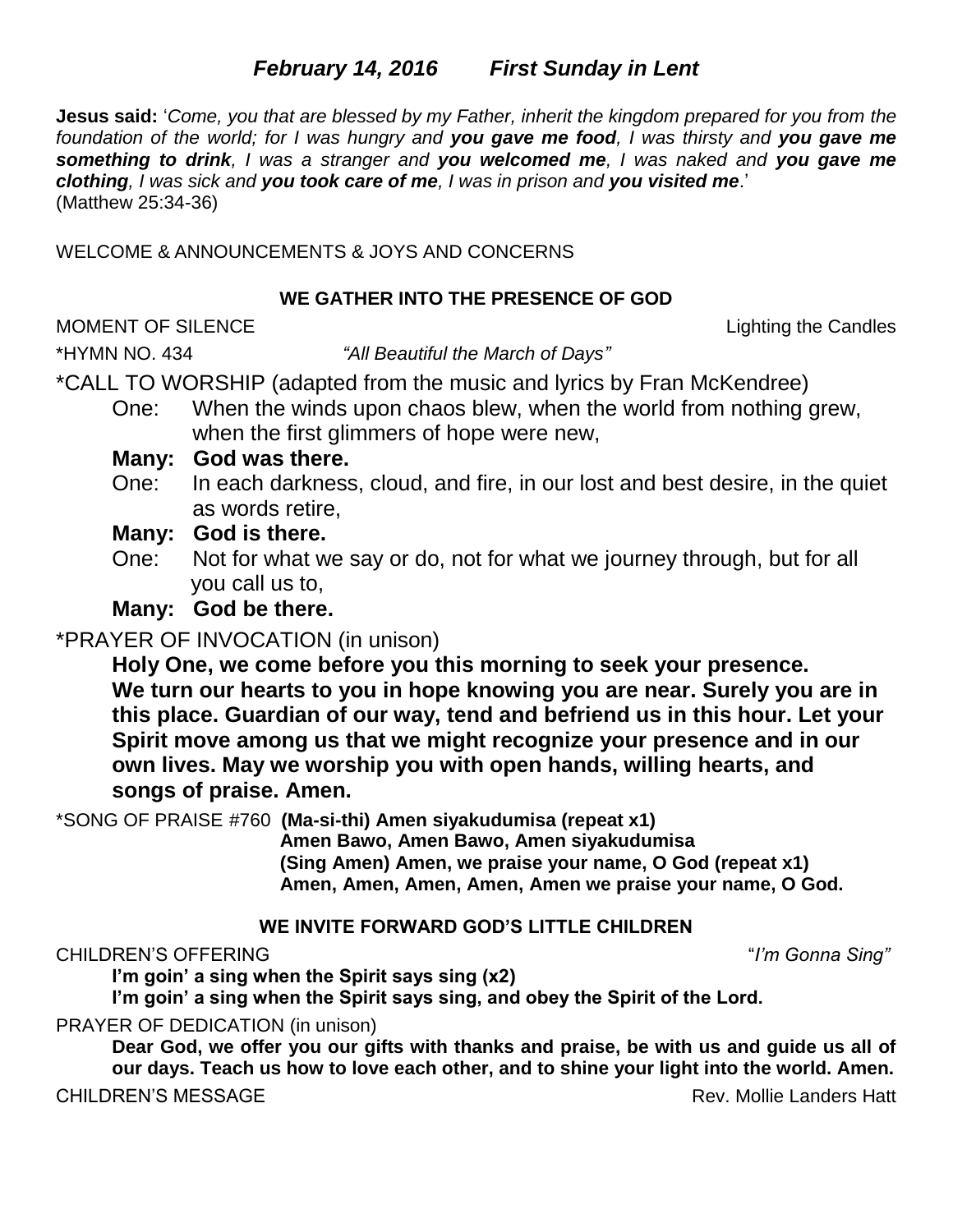#### Followed by THE LORD'S PRAYER

**Our Father, who art in heaven, Hallowed be Thy name. Thy kingdom come; Thy will be done; on earth as it is in heaven. Give us this day our daily bread and forgive us our debts as we forgive our debtors. Lead us not into temptation, but deliver us from evil; for Thine is the Kingdom, and the Power, and the Glory forever. Amen.** 

\*HYMN NO. 211 *"Lord Jesus, Who Through Forty Days"*

#### **WE HEAR GOD'S WORD FOR US**

| <b>HEBREW SCRIPTURE</b> | Psalm 91:1-2, 9-16          | $(O.T. pp. 606-607)$                                        |
|-------------------------|-----------------------------|-------------------------------------------------------------|
| <b>EPISTLE</b>          | Romans 8:35-39              | (N.T. p. 165)                                               |
| <b>SERMON</b>           | <b>Mountain Top Moments</b> | The Revs. Heidi Carrington Heath<br>and Mollie Landers Hatt |

CHOIR ANTHEM "*On Eagle's Wings"* Joncas, arr. Hayes  *Given in memory of Velma Allen*

#### **WE RESPOND WITH OUR PRAYERS**

PASTORAL PRAYER

CHORAL RESPONSE *"Word of the Father"* Iona

# **WE RESPOND WITH OUR MONETARY GIFTS**

#### OFFERTORY INVITATION

In reply he said to them, "Whoever has two coats must share with anyone who has none; and whoever has food must do likewise." So too are we called to share and give our financial gifts in service to God and one another. The morning offering will now be given and received.

#### OFFERTORY MUSIC

\*DOXOLOGY **#562 Take my gifts and let me love you, God who first of all loved me, gave me light and food and shelter, gave me life and set me free, now because your love has touched me, I have love to give away, now the bread of love is rising, loaves of love to multiply!**

#### \*PRAYER OF DEDICATION (UNISON)

**Lord, richly bless and multiply this offering of gratitude. That all whose lives they touch may know the grace and power of your love. Amen.**

## **WE ARE SENT OUT TO LOVE AND SERVE A LOVING, SERVING GOD**

\*HYMN NO. 522 *"I Love to Tell the Story"* **BENEDICTION** BENEDICTION RESPONSE POSTLUDE *\*Indicates all that are able may stand.*

**Welcome Visitors!**

**As members of the United Church of Christ we say:** 

**"No matter who you are or where you are on life's journey,** 

## **you are welcome here!" We mean it!**

**Please introduce yourself to an usher or come meet Pastor Deborah or Pastor Heidi. Thank you for worshiping with us. We are so glad that you with us today.**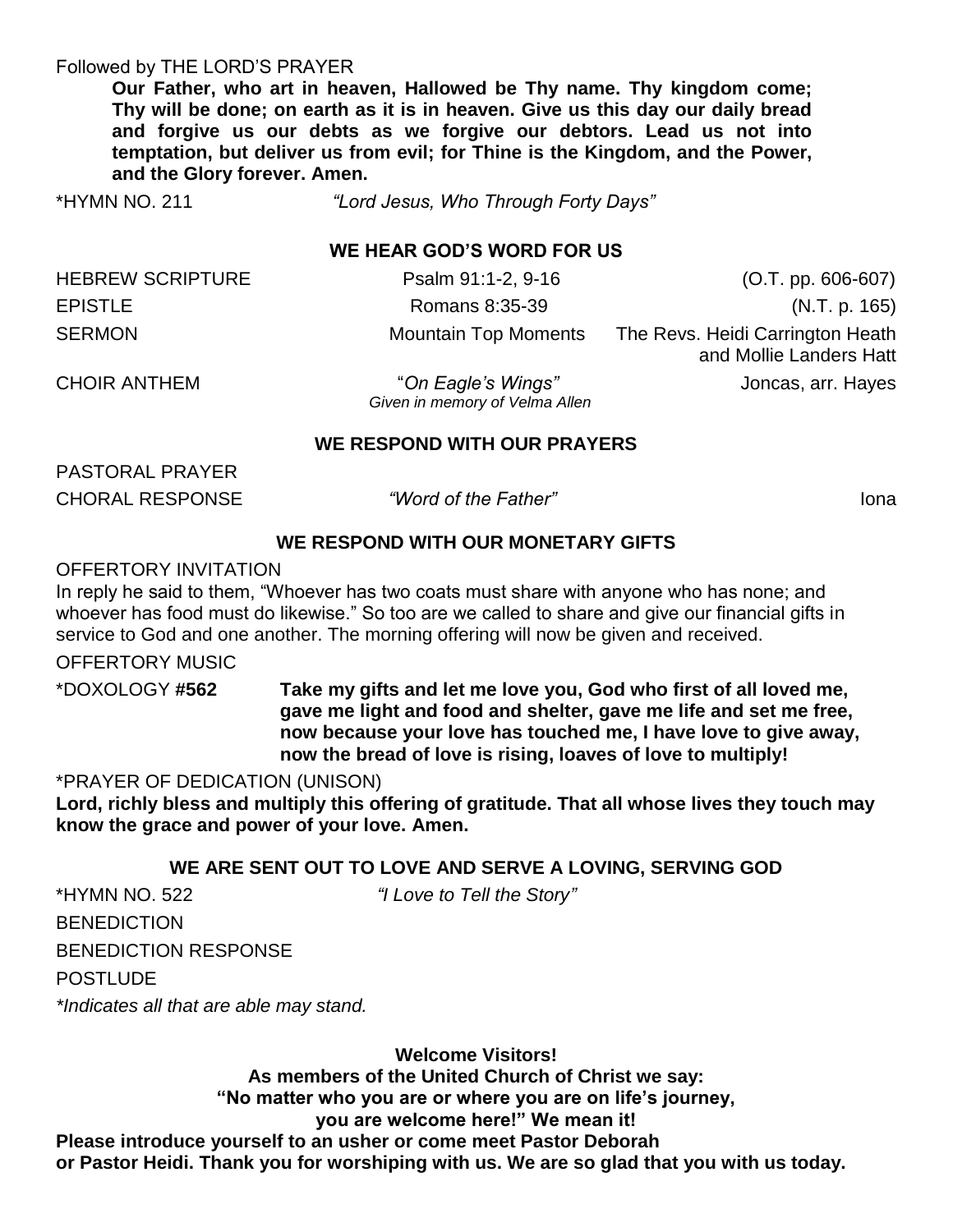MINISTERS OF THE CHURCH MINISTERS OF THE CHURCH DEACONS OF THE MONTH **BRIAN BRIAN BRIAN BRIAN BRIAN BRIAN BRIAN BRIAN BRIAN BRIAN BRIAN BRIAN BRIAN BRIAN BRIAN** LAY READER Brian Williams USHERS **Ken Gould, Diane Breeden** Dee Deranian, Shirley Dickason Michael Bryan GREETER(s) Becky Fleury SENIOR PASTOR THE REV. Dr. Deborah Roof ASSOCIATE PASTOR **The Rev. Heidi Carrington Heath** MUSIC DIRECTOR **Susan Handy** Susan Handy Susan Handy Susan Handy Susan Handy Susan Handy Susan Handy Susan Handy ORGANIST NEWSTAND ORGANIST CONSTRUCTED AND THE SERVICE OF STATE OF STATE OF STATE OF STATE OF STATE OF STATE O ADMINISTRATIVE ASSISTANT AND ALL THE LINDS OF A LINDS AND MINISTRATIVE ASSISTANT

## **First Parish Activity Calendar**

#### **Sunday, February 14**

9:00am Sr. Choir Rehearsal ~ Music Rm 10:00am Worship ~ Sanctuary 10:15am Sunday School ~ John 11:15am Children's Choir ~ Music Room 11:35am Handchime Rehearsal ~ **MacGregor** 2:00pm Troop 405 Workshop ~ Currier

#### **Monday, February 15**

7:00pm Troop 405 ~ Currier/AB/Nursery

## **Tuesday, February 16**

9:30am Nutfield Gym ~ Currier 4:00pm GS Troop 20993 ~ Currier 6:15pm GS Troop 20321 ~ Luke 6:30pm Faith & Television ~ Cook 6:30pm AA ~ Library 7:00pm Council ~ Cook 7:00pm OA ~ A/B

## **Wednesday, February 17**

- 6:00pm Lenten Supper ~ Currier
- 6:00pm GS Troop 13152 ~ John
- 7:00pm Lenten Service ~ Currier
- 7:00pm AA 12 Step Workshop ~ Nursery

## **Thursday, February 18**

| Daisy Trp $11080 \sim$ John |
|-----------------------------|
| BSA Venture Crew 570 ~      |
|                             |
|                             |
|                             |
| Sr. Choir ~ Music Room      |
|                             |

## **Friday, February 19**

| 1:00 <sub>pm</sub> | Red Cross Blood Drive ~ Currier |
|--------------------|---------------------------------|
| 7:00 <sub>pm</sub> | AA Serenity Sisters $\sim$ A/B  |

#### **Saturday, February 20 PREPARED TO SERVE**

7:30pm AA ~ Currier

## **Sunday, February 21**

| 7:00am  | Best Breakfast ~ Currier        |
|---------|---------------------------------|
| 8:00am  | Historic Preservation ~ Archive |
| 8:00am  | Youth Ministry $\sim$ A/B       |
| 9:00am  | Sr. Choir Rehearsal ~ Music Rm  |
| 10:00am | Worship $\sim$ Sanctuary        |
| 10:15am | Sunday School ~ John            |
| 11:15am | Children's Choir ~ Music Room   |
| 11:30am | Mission $\sim$ A/B              |
| 11:35am | Handchime Rehearsal ~           |
|         | MacGregor                       |